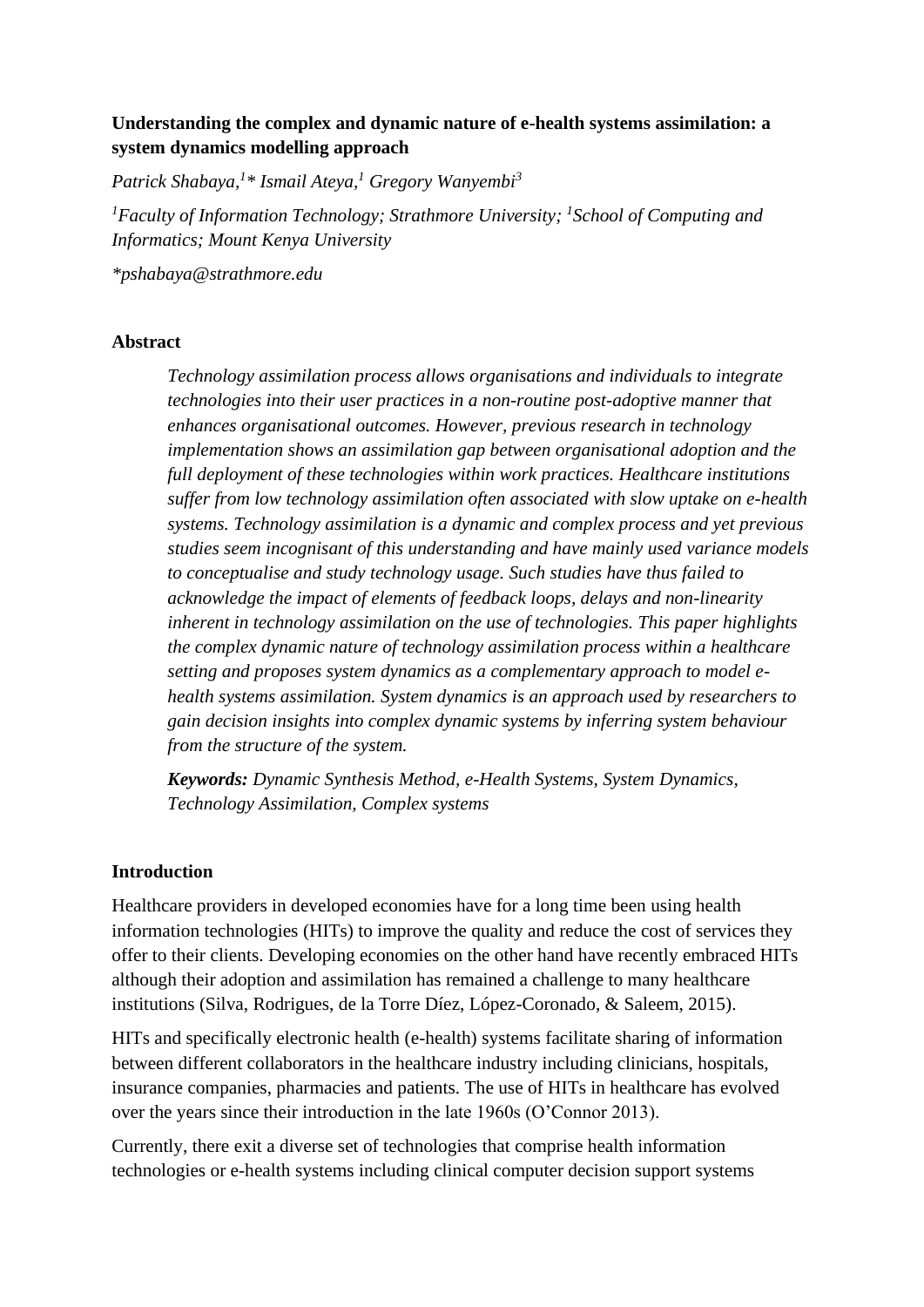(CDSS), electronic health records systems (EHRs), e-Prescribing systems, telemedicine, practice management systems, radiology/diagnostic systems including picture archiving and communication systems (PACS), computer provider order entry systems (CPOE) and laboratory information systems (Black et al., 2011; Castro, 2014).

The objective of these systems has always been to provide the clinician with accurate quality information about the patient and health problem at hand, and alternative tests and treatments for that problem, preferably at the point of care for better decision making (Coltin & Aronow, 1995).

The benefits of e-health systems will only be realised if the systems are fully adopted and assimilated within organisational work practices (Armstrong & Sambamurthy, 1999; Baird et al., 2017). Healthcare institutions have however, been slow with the uptake and assimilation of e-health systems, a problem often associated with the complex social nature of healthcare systems (Hoque et al., 2017, p. 1).

Previous studies in e-health have focused at the adoption stage of the systems implementation process (Hwabamungu & Williams, 2010; Venkatesh et al., 2011) with only a few going beyond adoption into assimilation (Baird et al., 2017; Greenhalgh et al., 2017).

Research in technology assimilation has used the variance theory to identify predictor antecedents of assimilation across stages of technology implementation (Hossain, Quaddus, & Islam, 2016; Zhu, Kraemer, & Xu, 2006). A few other studies have however applied process theory focusing on a deeper understanding of the actual process used to assimilate the technologies into work practices (Baird et al., 2017; Gallivan, 2001; Orlikowski, 2008).

Cooper and Zmud (1990) investigated the implementation of a Management Resource Planning (MRP) system and found out that 73% of the organisations adopted the system but only 27% managed to assimilate it. In another study by Fichman and Kemerer (1999), 42% of the organisations had adopted software development CASE tools while only 7% of them assimilated the tools into their work practices. More recent research shows a widening assimilation gap across technologies (Claybaugh, Ramamurthy, & Haseman, 2015; Venkatesh, Zhang, & Sykes, 2011; Xu, Ou, & Fan, 2015)

The process of e-health assimilation is complex involving deliberate learning through experimentation, interpretation and routinization, requiring adequate resources and commitment from the top management in order to realise (Baird et al., 2017; Feng & Hu, 2010; Swanson, 2004).

This is a dynamic process that changes over time whose independent factors interact and influence each other towards assimilation. However, in spite of the prevailing technology assimilation gap, there is still insufficient empirical research in the area of healthcare provider assimilation of e-health systems (Baird et al., 2017; Spinellis & Giannikas, 2012).

In order to improve understanding of the complex nature of technology assimilation, this paper argues for a paradigm shift towards the use of systems thinking philosophy. This philosophy involves the use of simulation and modelling through system dynamics techniques (Kanungo, 2003).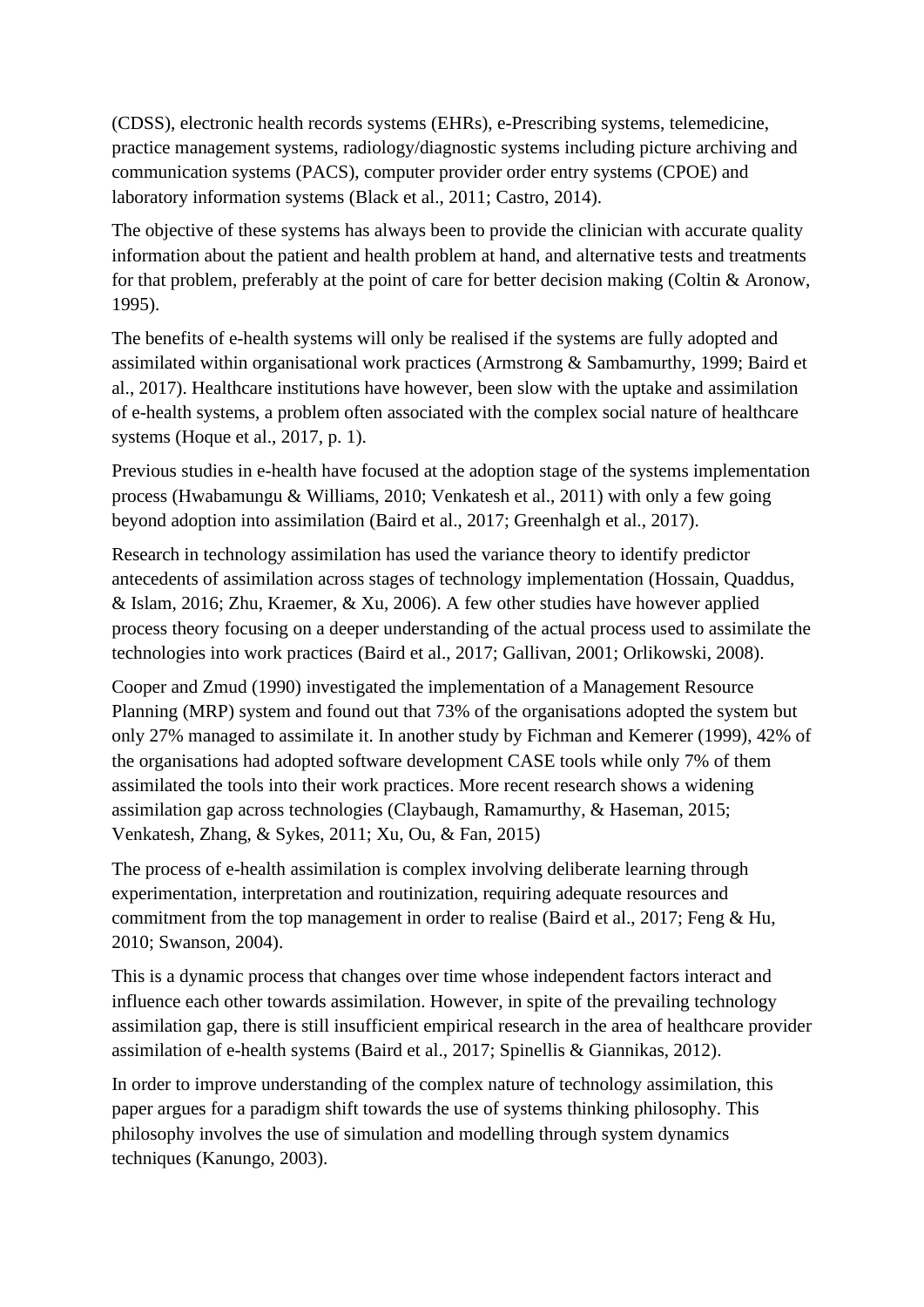The paper is organised into four sections; the first section provides the required context for health information systems, the second section explores the complex and dynamic nature of e-health systems assimilation, the third section discuses key theoretical and empirical studies of e-health systems assimilation. The last and fourth section presents the dynamic synthesis method and proposes a causal loop diagram as a conceptual model to study e-health systems assimilation.

## **Health Information Technologies**

According to Castro, a health information technology (HIT) device includes hardware and or software that is used to electronically create, maintain, analyse, store, or receive information to aid in the diagnosis, cure, mitigation, treatment, or prevention of disease and that is not an integral part of (1) an implantable device, or (2) an item of medical equipment (Castro, 2014, p. 5).

HIT compromises different technologies including 1) practice management, electronic health record systems (EHRs), computerized provider order entry (CPOE) systems, pharmacy systems, electronic medication administration records (e-MAR), clinical documentation systems, clinical decision support system (CDSS), laboratory information systems and radiology/diagnostic imaging systems (Black et al., 2011; Castro, 2014). Table 1 provides a summary of these systems.

The term e-health has also been used synonymous with health information technologies but lacks a definitive definition due to the diverse technologies involved and contexts in which the technologies operate. In trying to understand the meaning of e-health systems, Pagliari et al.(2005) identified 36 possible definitions for the term e-health while Oh, Rizo, Enkin, and Jadad, (2005) had identified 51 definitions.

This paper adopts the e-health systems definition proposed by the World Health Organisation (WHO) where e-health is defined as "the leveraging of information and communication technology (ICT) to connect providers, patients and governments; to educate and inform healthcare professionals, managers and consumers; to stimulate innovations in care delivery and health systems management, and to improve healthcare system" (Hoque et al., 2017, p. 1).

According to Deluca and Enmark, e-health systems are defined within three domains including; a) business e-health systems also known as practice management systems which include financial and administrative transactions used to conduct the daily operations of healthcare processes, b) clinical e-health systems whose transactions involve the collection, transmission and analysis of electronic health-related data and c) consumer e-health systems that combine business and clinical e-health while incorporating the consumer (i.e. patient) in health activities (Deluca & Enmark, 2000).

This paper focuses on clinical e-health systems because the adoption and use of clinical ehealth systems is low especially by physicians (DesRoches et al., 2008; Venkatesh et al., 2011), and these systems are under investigated (Greenhalgh et al., 2017). The e-health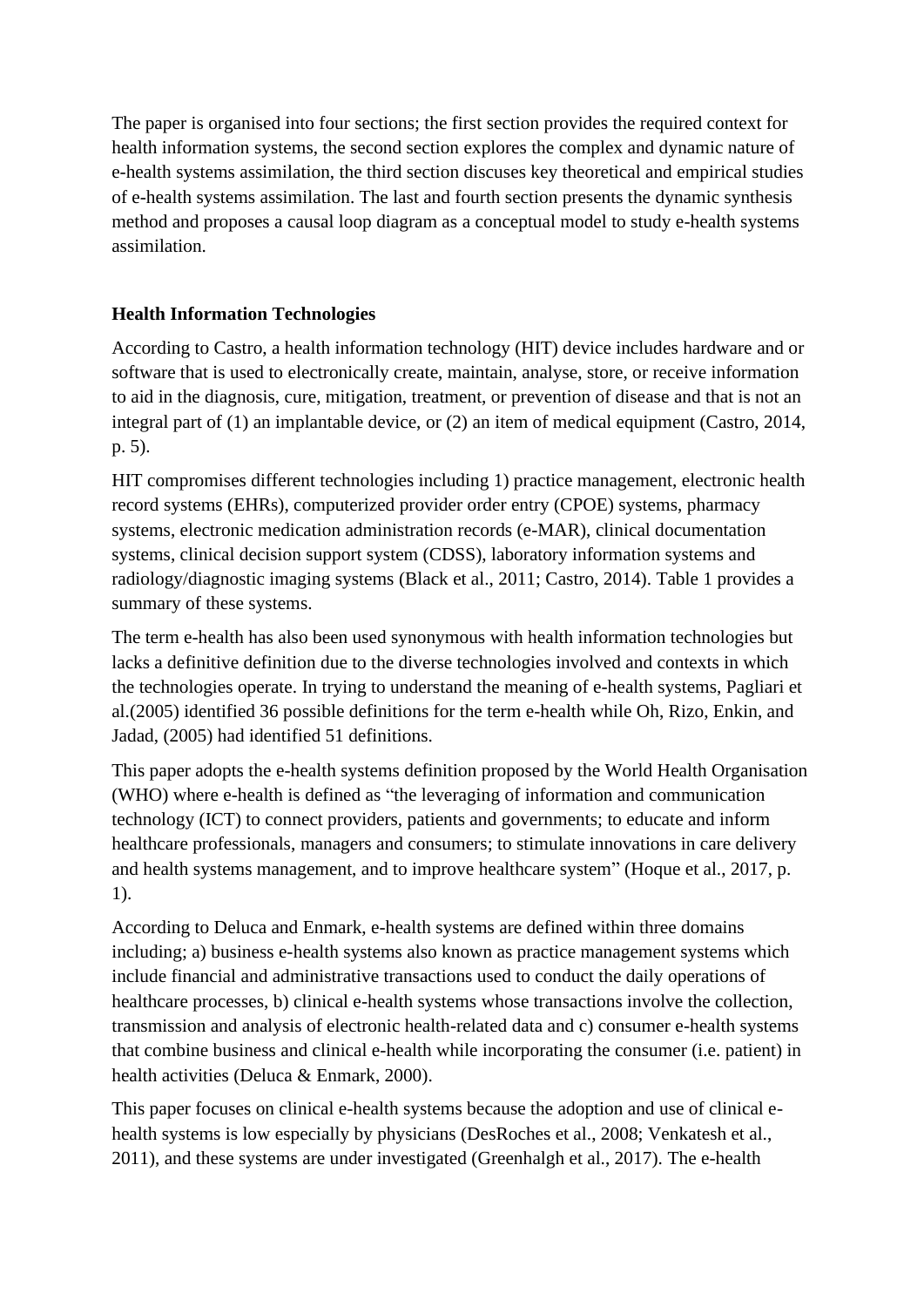clinical systems encompass a number of technologies that support healthcare services including data storage management & retrieval systems shown in table 1 (Black et al., 2011).

| Type of healthcare<br>information<br>technology           | Uses/components/functions                                                                                                                                                                          | Author                                                                                      |
|-----------------------------------------------------------|----------------------------------------------------------------------------------------------------------------------------------------------------------------------------------------------------|---------------------------------------------------------------------------------------------|
| Practice<br>management<br>systems                         | Used for administrative and patient<br>billing                                                                                                                                                     | (Black et al., 2011; Castro,<br>2014)                                                       |
| Electronic<br>health<br>record<br>systems<br>(EHRs)       | A longitudinal collection of patient-<br>information<br>health<br>centric<br>care<br>available across providers, care<br>settings, and time.                                                       | (Akanbi et al., 2012; Black<br>al.,<br>2011;<br>Sherer,<br>et<br>Meyerhoefer, & Peng, 2016) |
|                                                           | May contain other sub-systems<br>including clinical documentation,<br>and<br>imaging<br>results,<br>tests<br>computerised provider order entry<br>systems and clinical decision support<br>systems |                                                                                             |
| Electronic<br>medical<br>(EMRs)<br>records<br>systems     | Similar to EHRs although often<br>conceived as being local to an<br>organisation and only containing<br>standard clinical data                                                                     | (Ajami<br>$\&$<br>Bagheri-Tadi,<br>2013)                                                    |
| Picture archiving $\&$<br>communication<br>systems (PACs) | Information systems used for the<br>acquisition,<br>archival,<br>and<br>post-<br>processing distribution of<br>digital<br>images                                                                   | (Black et al., 2011)                                                                        |
| Computerised<br>provider order entry<br>systems (CPOEs),  | Typically used by clinicians to enter,<br>modify, review, and communicate<br>orders;<br>and<br>return<br>results<br>for<br>laboratory tests, radiological images,<br>and referrals                 | (Black et al., 2011)                                                                        |
| ePrescribing<br>systems                                   | Clinical information systems that are<br>used by clinicians to enter, modify,<br>review, and output or communicate<br>medication prescriptions                                                     | (Black et al., 2011)                                                                        |
| Clinical<br>computerised                                  | Clinical information systems<br>that<br>integrate clinical and demographic                                                                                                                         | (Black et al., 2011)                                                                        |

*Table 1: Sub-systems that make up the health information technology (HIT) system*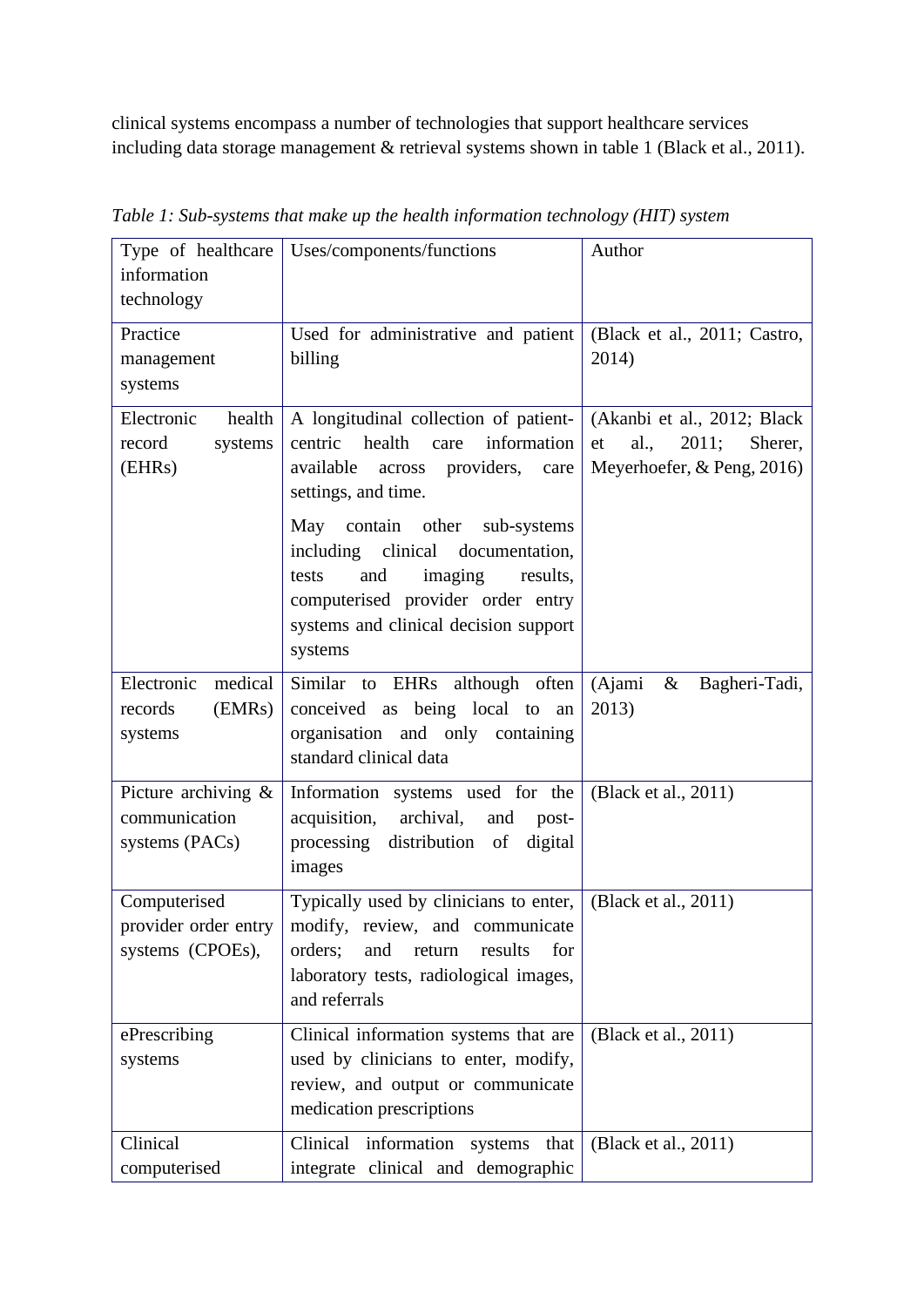| decision<br>support<br>systems (CDSS) | patient information to provide support<br>for decision making by clinicians                                                                                                                                   |  |
|---------------------------------------|---------------------------------------------------------------------------------------------------------------------------------------------------------------------------------------------------------------|--|
| Patient<br>health<br>systems          | electronic application through (Health & Services, 2006)<br>an<br>which individuals can access, manage<br>and share their health information in a<br>confidential<br>and<br>private,<br>secure<br>environment |  |

The use of e-health systems attract perceived advantages including improved quality of patient care and safety, reduced costs and improved efficiency, access to medical records in remote locations, easy and faster retrieval of information, easy in flagging abnormal results, eliminates hand written prescriptions thus reduces errors, simultaneous access to patient records by multiple users and ability to perform data quires for improved decision making (Akanbi et al., 2012).

EHRs also facilitates comprehensiveness, uniformity and standards, secure, reduced demand for space and completeness thus overcomes indecipherable content often found in manual systems (Coltin & Aronow, 1995).

## **The Complex Dynamic Nature of e-Health Assimilation**

Technology assimilation has been conceptualised in diverse ways including 1) technology assimilation as a variable measured through the breadth and depth of organisational usage (Liang, Saraf, Hu, & Xue, 2007; Ranganathan, Dhaliwal, & Teo, 2004), 2) technology assimilation as a sequence of stages that culminate into full deployment and routinization of the technology within organisational activities (Hossain et al., 2016; Zhu et al., 2006), 3) technology assimilation as a post adoption process that integrates the adopted technology into end user work practices (Armstrong & Sambamurthy, 1999; Purvis, Sambamurthy, & Zmud, 2001) and 4) technology assimilation as a process of "learning-by-doing" where users of the technology iteratively experiment, interpret and routinize the technology towards making it an integral part of their work practices (Swanson, 2004).

The diverse conceptualisations of technology assimilation points to a lack of consensus on a definitive meaning of this term. However, Swanson (2004) provides a cognitive process view of technology assimilation and argues that this is the natural process that unfolds over time as users experiment, interpret and routinize the technologies into their work practices.

This conceptualisation has been supported by many other researchers using process models that offer a deeper understanding of the technology assimilation process (Baird et al., 2017; Gallivan, 2001; Rao & Rahul, De, 2014; Trudel et al., 2017).

Technology assimilation in this paper thus adopts a cognitive definition and focuses on the need for organisations to build relevant competencies to effectively use a technology over time through a process of "learning by doing" (Swanson, 2004). This is a more inclusive approach which encourages researchers to consider not only the factors of technology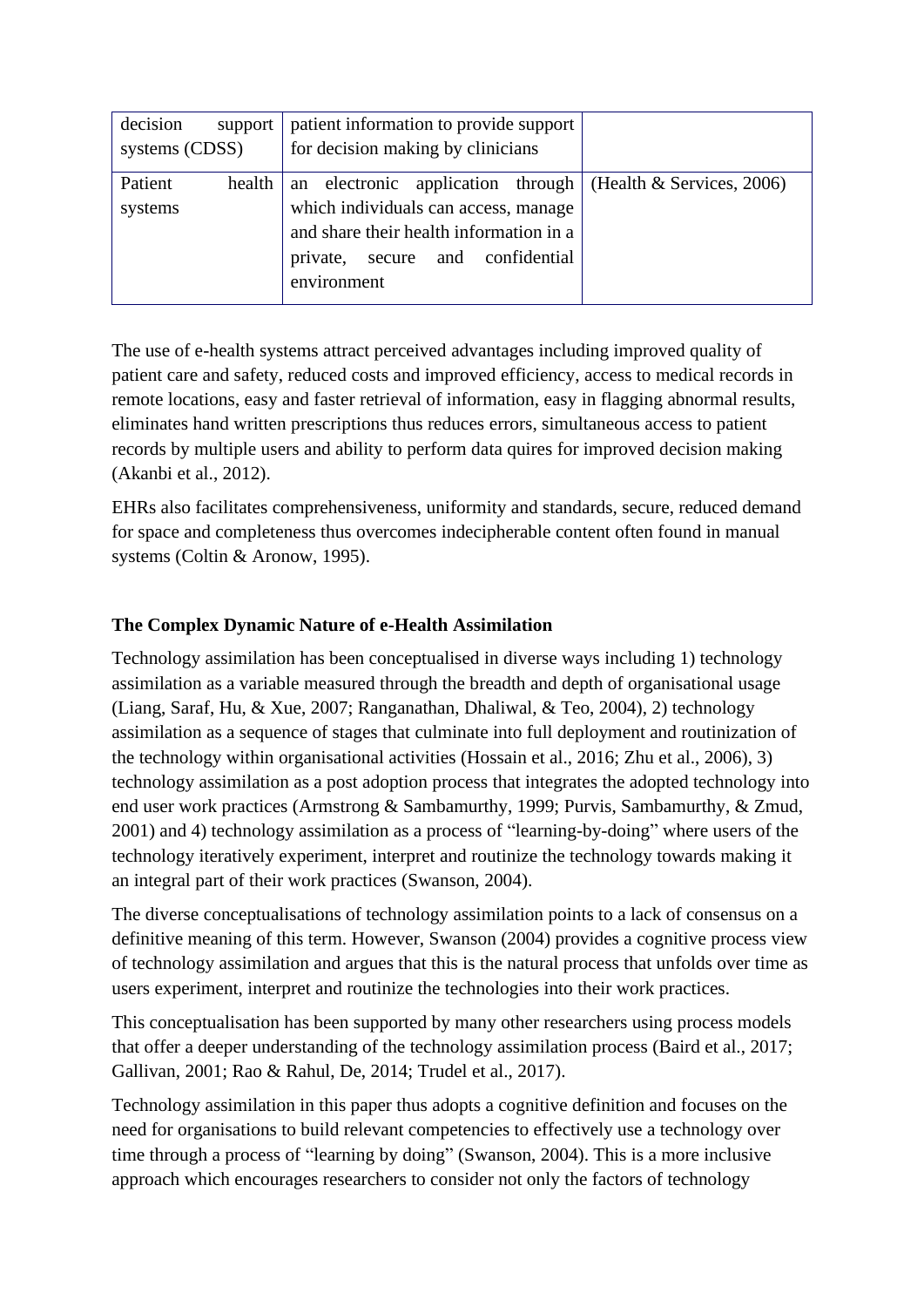assimilation for the different conceptualisations, but to equally consider the interactions between these factors, the unintended consequences due to these interactions and possible delays inherent in the development of IT competencies required for assimilation (Sterman, 2000; Swanson, 2004).

The Oxford learners' dictionary defines the term "complex" as a system consisting of many different and connected parts, for example, "a complex network of water channels" while the term "dynamic" is defined as a "force that stimulates change or progress within a system or process" usually brought about by the interaction between the components of the system (Hornby, Gatenby, & Wakefield, 1963).

The above definitions resonate well with that of Sterman (2000) who defines complexity of a system as being inherent in the relationships or interactions between components that make up the system. According to Sterman (2000) all social systems, of which information systems are a part, are complex and suffer from the "counterintuitive behaviour" whereby an attempt to solve a problem often creates unintended consequences that may make the situation worse than it was previously.

According to Jacucci et al. (2006), the complexity theory guides a deeper understanding of complex systems where complexity is defined as an emergent property of systems made of large numbers of self-organizing agents that interact in a dynamic and non-linear fashion.

Dynamic complex systems are thus characterised by four key properties; namely; interactions between the different actors of the system; dependency on time; an internal complex structure that is subjected to feedback relationships; and delays in the behavioural reactions from the interactions. Such complex systems lack a direct and close cause – effect relationship common in a reductionist variance theory (Jacucci et al., 2006).

Similarly, a recent study by Merrill, Deegan, Wilson, Kaushal, and Fredericks (2013) defined complex systems as those that exhibit dynamic behaviour that include non-linear relationships; variable quantities that accumulate and deplete over time; delays from information or material processes; and or exhibit active feedback processes.

This is true with e-health assimilation where potential organisations first need to accumulate resources and sufficient absorptive capacity leading to full deployment of the technologies (Attewell, 1992). Cohen defined absorptive capacity as the ability of a firm to recognize the value of new, external information, assimilate it, and apply it to commercial ends (Cohen & Levinthal, 1990, p. 128).

In order for organisations to assimilate e-health systems, they need to overcome the impact of external pressure from partners to share information, the need to learn and adapt to or adapt the technology to their needs and to overcome the stress associated with using new technologies within increasing work backlogs (Baird et al., 2017).

Conceptualising e-health systems assimilation as a process of "learning by doing" in itself is the acknowledgement that the process is complex because learning is a complex process that exhibits all the characteristics of complex systems. Learning takes time to accomplish and may involve both single loop and double loop learning (Armstrong & Sambamurthy, 1999; Baird et al., 2017; Fichman & Kemerer, 1997; Purvis et al., 2001).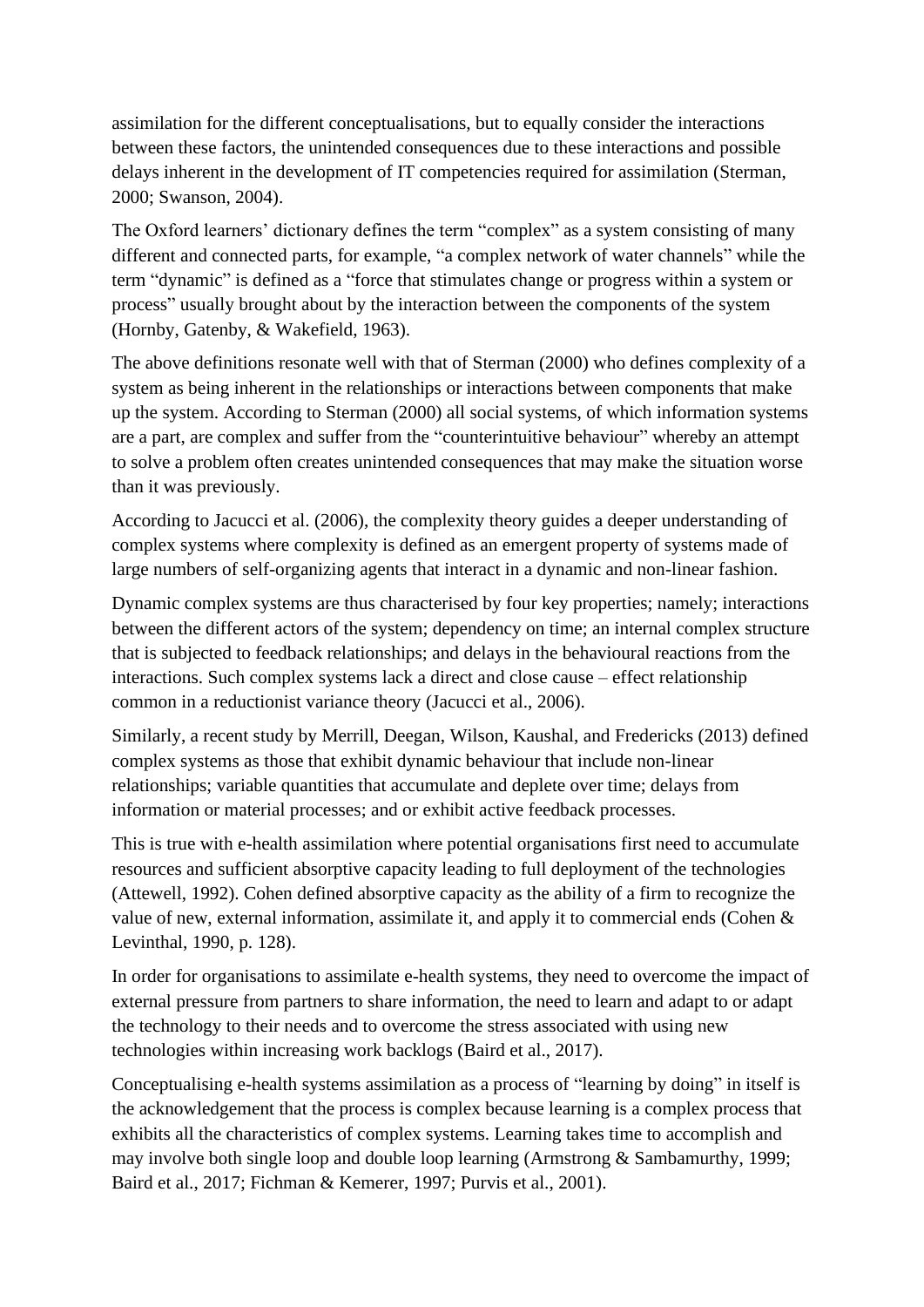In single loop learning, organisations use feedback from the environment to improve their process but their mental models are not transformed. In double loop learning, the feedback acquired is used to change the mental models of employees thus improves the way the technology is assimilated within their work practices (Sterman, 2000).

The complex nature of technology assimilation process is also revealed in the structuration process of individual actions used to understand assimilation as influenced by institutional meta-structures. Structuration process of signification, domination and legitimation is a complex emergent phenomenon involving individual cognitions and behaviours which are shaped by institutional meta-structures" (Rai, Brown, & Tang, 2009).

According to Purvis and colleagues, users have to overcome the many challenges associated with learning and understanding how to reconceptualise their work process activities (Purvis et al., 2001, p. 131). This involves the structuring of individual actions as supported by the meta-structuring actions of top management and IT champions within the organisation.

Technology assimilation is thus as a result of "the dynamic interplay amongst workers, work processes, work structures, work tasks, and the technologies—an interplay embedded within multiple institutional contexts" (Purvis et al., 2001, p. 131).

Complexity of technology assimilation process may also be identified through the theories of organisational behaviour which portray organisations as complex and dynamic systems (Senge & Sterman, 1992). Technology assimilation within organisations is often associated with change which might be emergent, planned or episodic in nature (Orlikowski, 1996).

The complexity in this case is inherent in the social-technical nature of the change due to interaction between the social technical components including tasks, structures, actors and technology (Lyytinen & Newman, 2008).

The social-technical process of technology adoption and assimilation within such organisations mutually transform both the organisation and technology alike thus resulting into a complex process of assimilation (Jacucci et al., 2006; Rao & Rahul, De, 2014). The process model developed by Gallivan (2001) acknowledges the complex and dynamic nature of technology assimilation through feedback loops where learning that occurs in one unit may influence future adoption and assimilation behaviour elsewhere in the organisation.

The model also acknowledges system non-linearity where the outcomes of technology assimilation are non-deterministic such that it is not possible to tell if the outcome will occur and if it occurred, the user interpretations always end up being different.

Researchers have also specifically acknowledged the complexity of healthcare systems describing them as multiple complex and non-linear systems made up of relationally dependent sub-systems whose outcomes are unpredictable and with a large number of dynamically changing variables (Marshall et al., 2015).

According to Robert, Greenhalgh, MacFarlane, and Peacock (2009), the different determinants that influence healthcare innovations adoption and assimilation interact in a complex manner. Although the process of e-health assimilation is complex and dynamic in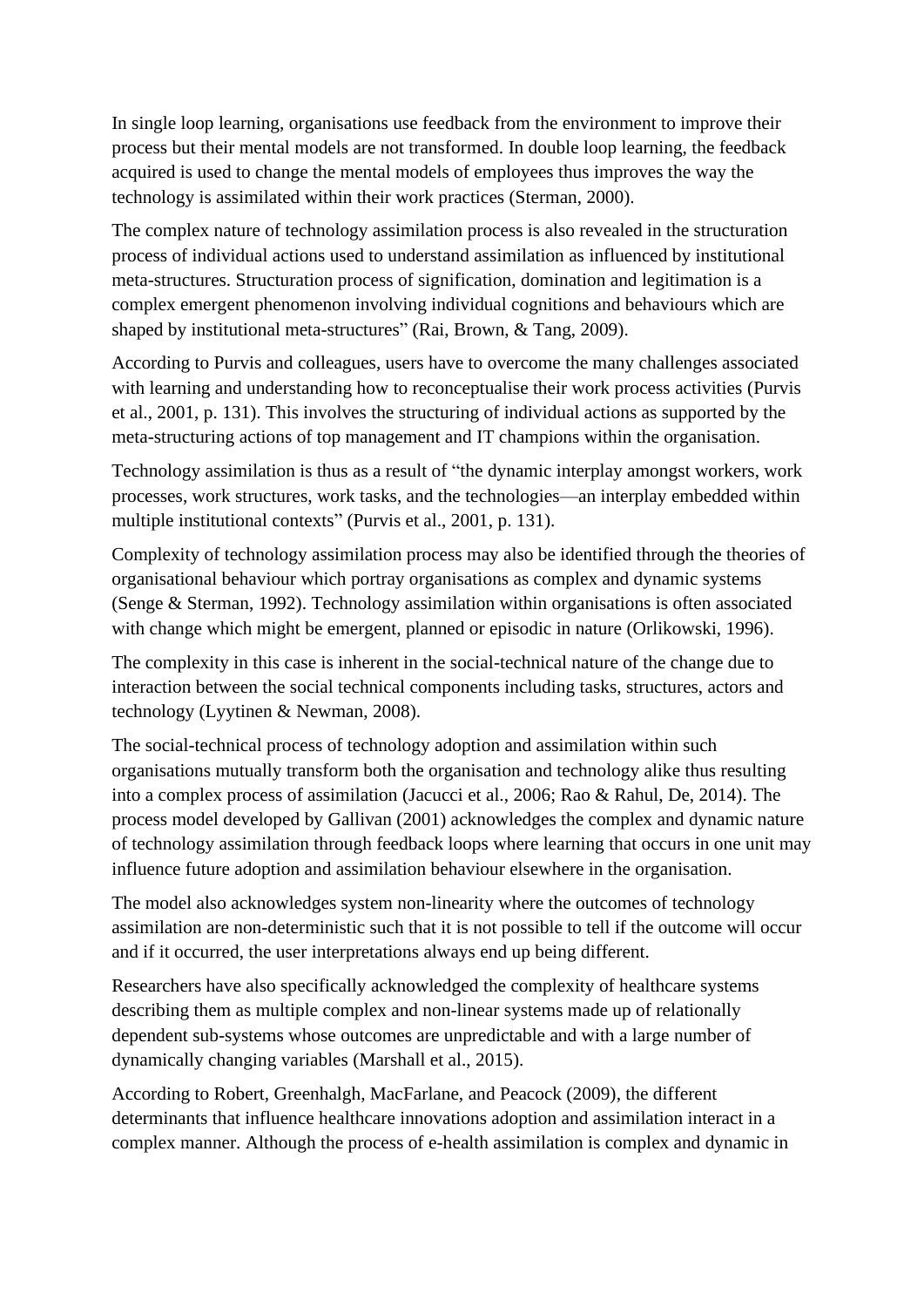nature, empirical studies about technology assimilation have downplayed this complexity and have thus continued to apply linear models in studying assimilation.

## **Empirical Studies in e-health Systems Assimilation**

An e-health system connects medical informatics, public healthcare services and business through associated technologies such as the Internet. A successful medical information system implementation involves the adoption and sustained use in serving healthcare needs of all the stakeholders (Hwabamungu & Williams, 2010).

However, literature shows adoption and assimilation of healthcare systems to be a challenge such that a good number of e-health projects experience high failure rates and low scalability (Greenhalgh et al., 2017; Heeks, 2006; Trudel et al., 2017). A study by PriceWaterhouseCoopers as cited by Venkatesh et al. (2011) showed that only a third of doctors in the United States of America use the technology available to them while less than 5% of them use all the powerful features available in these solutions.

Extant of literature on technology assimilation identifies a number of determinants for technology assimilation summarized in table 2. Studies in e-health systems assimilation show similar patterns in the determinants of e-health assimilation including top management support, relative advantage, complexity, competence or knowledge (Robert 2009; Panzano, 2012).

In a 3 year longitudinal study of e-health systems implementation by a large hospital in the United States of America, Venkatesh et al (2011) found out that the social ties among practicing doctors negatively influenced implementation of e-health systems. On the other hand, paraprofessionals and administrative staff willingly shared information about their work and were thus more willing to use e-health systems.

Venkatesh et al. (2011), noted that the low adoption and use of e-health systems was associated with a low perception of the relative advantage of the technology, lack of adequate training and support in managing the change process as well as the attitude of the different stakeholders involved in the healthcare industry.

| <b>Identified factors of Assimilation</b> | Author(s)                                            |
|-------------------------------------------|------------------------------------------------------|
|                                           |                                                      |
| Top management involvement and            | (Chatterjee, Grewal, & Sambamurthy, 2002; Xu et al., |
| support                                   | 2015), (Agarwal, Tanniru, & Wilemon, 1997; Dong,     |
|                                           | Neufeld, & Higgins, 2009; Gallivan, 2001),           |
|                                           | (Armstrong & Sambamurthy, 1999; Chatterjee et al.,   |
|                                           | 2002; Claybaugh et al., 2015; Rai et al., 2009).     |
| capabilities,<br>Organisational           | (Armstrong & Sambamurthy, 1999; Claybaugh et al.,    |
| competencies or absorptive capacity       | 2015; Deng, Doll, & Cao, 2008; Liang et al., 2007;   |
|                                           | Roberts, Galluch, Dinger, & Grover, 2012).           |
|                                           |                                                      |

*Table 2: Past studies showing determinants of technology assimilation*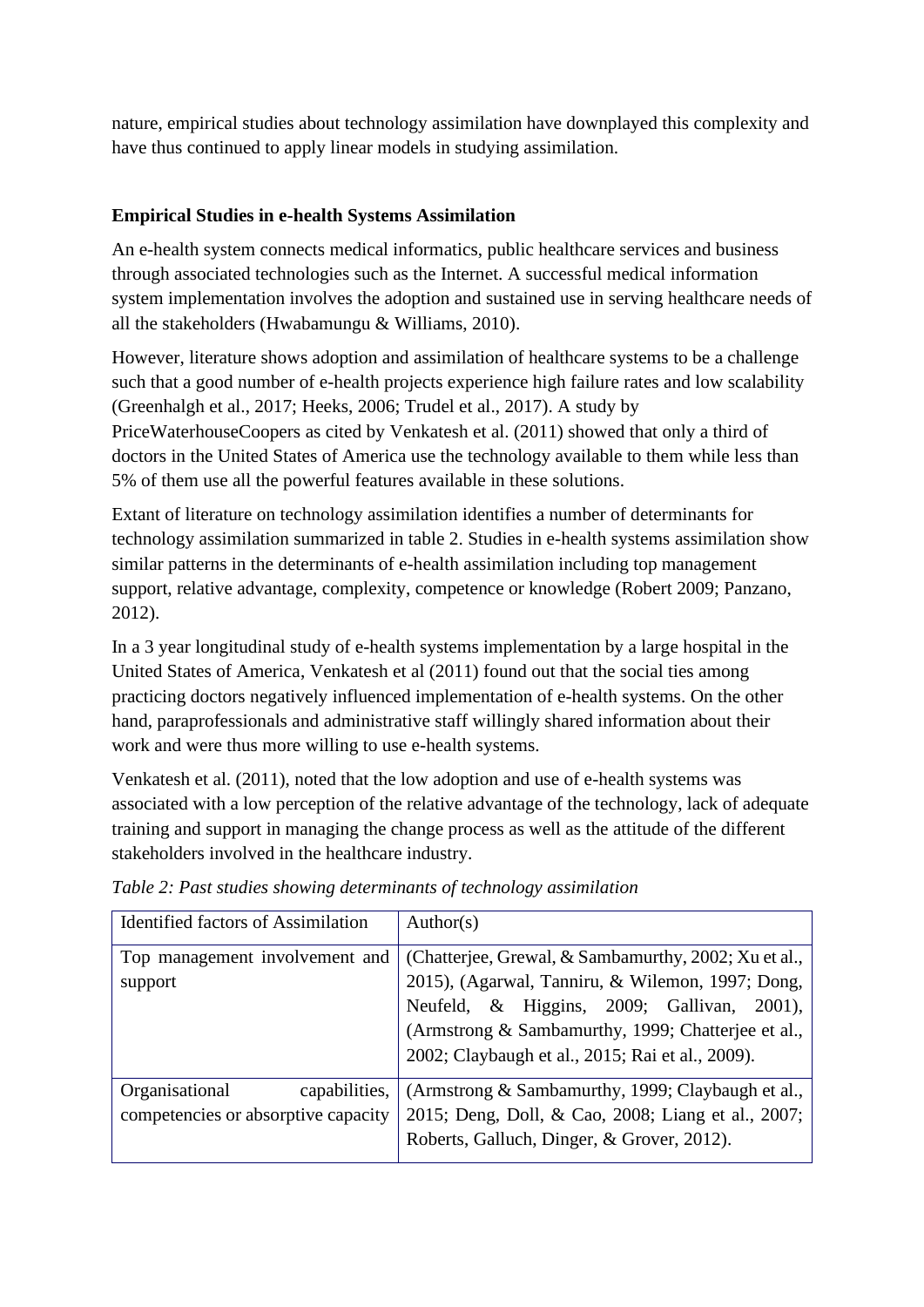| Availability<br>of adequate<br>and  | Gallivan 2001 and Baird 2017                          |
|-------------------------------------|-------------------------------------------------------|
| appropriate resources               |                                                       |
|                                     |                                                       |
| Organisational readiness            | (Rai et al., 2009), (Hoque et al., 2017; Uwizeyemungu |
|                                     | & Raymond, 2011; Zhu et al., 2006)                    |
| Characteristics of the innovation   | (Cho & Kim, 2001; Xu et al., 2015), (Claybaugh et     |
| including<br>complexity<br>and      | al., 2015; Feng & Hu, 2010; Venkatesh et al., 2011;   |
| compatibility                       | Xu et al., 2015)                                      |
| Attitude of end users               | (Feng & Hu, 2010; Gallivan, 2001; Rao & Rahul, De,    |
|                                     | 2014)                                                 |
| Internal and external environmental | (Liang et al., 2007; Rao & Rahul, De, 2014; Wang,     |
| pressures to use                    | 2008; Xu et al., 2015; Zhu et al., 2006)              |
| Historical context of technology    | (Land, 2010; Rao & Rahul, De, 2014)                   |

Baird et al. (2017) used an action research approach to carry out a longitudinal 3 year study of ten small clinics that used e-health systems in the USA. Their study identified the ability of doctors and nurses to reflect and learn in practice to highly contribute to the assimilation of ehealth systems.

In another study, Sulaiman and Wickramasinghe (2010) used the TOE model and identified IT infrastructure, IT governance, IT enabled intangibles, managerial obstacles and availability of hospital experts as key determinants of e-health systems assimilation.

In an earlier study, Reardon and Davidson (2007) used the concept of organising vision to confirm that through organisational learning, increased importance of EMR (relative advantage) positively influences assimilation while difficulty in implementation (complexity) negatively influenced assimilation.

## **Application of System Dynamics Approach in Technology Assimilation**

Technology assimilation as defined earlier in this paper refers to the post-adoption process where a technology diffuses and gets routinized in the organisational functions through a process of "learning by doing" (Swanson, 2004).

A system is defined as a set of interrelated components working together to attain a specified goal i.e. "a complex whole, the functioning of which depends on its parts and the interactions between those parts" (Jackson, 2003 p.29). Unlike the traditional reductionist approach used in variance models where researchers test the impact of individual independent variables on the dependent variable and aggregate outcomes, systems thinking takes a pluralist view about systems.

The focus is on how components within the whole system interact with one another in order to make a single holistic system (Sterman, 2000). In systems thinking, the behaviour of a system is greater than that of the sum of the parts that make up the system. Systems thinking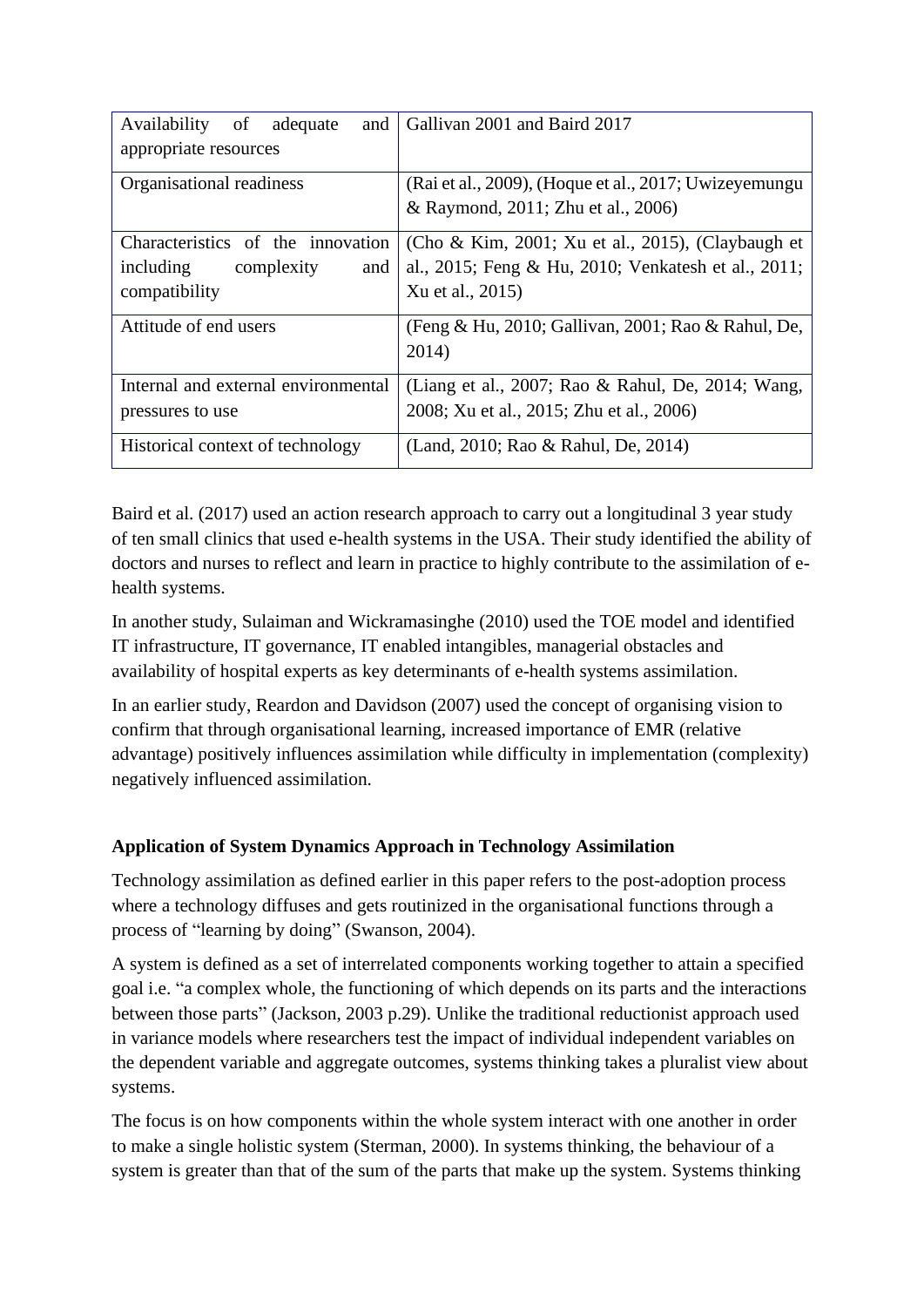therefore involves understanding the interdependencies or interrelationships within complex systems.

The term dynamics refers to the "interactive system or process especially one involving competing or conflicting forces" (Stevenson, 2008). Thus, system dynamics is a process that is highly interactive made up of competing or conflicting forces. Dynamic systems often connote two characteristics; feedback loops and delays or lags.

Feedback loops indicate a relationship where A influences B, and in turn B influences A, either directly or indirectly (Sterman, 2000). The feedback loops form the core of system dynamics philosophy and captures the concept of non-linearity, an indication that a given effect is not always proportional to the cause of the effect. Feedback loops are of two types; the negative or balancing  $(B)$  loop and the positive or reinforcing  $(R)$  loop.

The balancing loop is often referred to as goal seeking because a departure from the reference point produces action tending to return the system toward the equilibrium position (Forrester, 1968). In a reinforcing (R) loop, the action on the system increases the system state to produce more action. For instance, Figure 1, represents the counter-intuitive theory; which asserts that in complex systems, when people seek to solve a problem they often make it worse (Sterman, 2000, p. 5).

In Figure1, an increase in the intensity of assimilation problems will lead to an increase in short term solutions (+) hoping to address this problem. An increase in short term solutions will temporarily resolve the issues that cause the problem thus reducing the intensity of the assimilation problem (-) and this brings the system to a stable state of equilibrium.

However, over a period of time (delays), the short-term solutions fail to fully address the issues arising and unintended consequences occur. The unintended consequences increase over time and may lead to an even bigger increase in the intensity of the assimilation problem (+). If left unchecked, the reinforcing effects in the system may grow exponentially and eventually cause the system to fail.



*Figure 1: Basic diagram showing a counterintuitive behaviour for complex systems*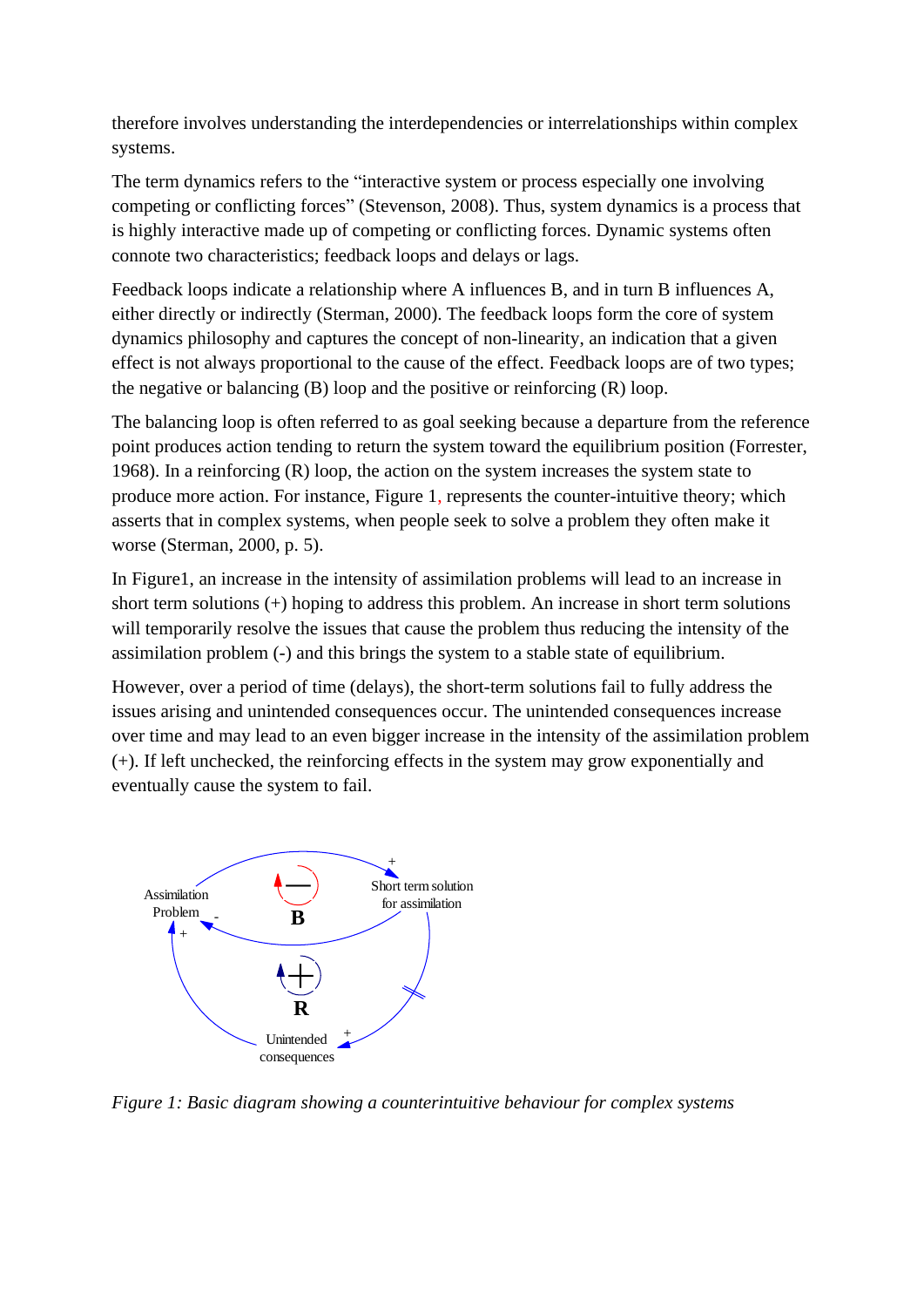This concept of feedback loops makes it difficult for researchers to predict outcome of any of the factors independent of their interaction (Kanungo 2003). The second characteristic of system dynamics connotes system delays or lags often associated with the fact that the actual assimilation of systems will not always start immediately a system is adopted but instead takes time for users to accept and internalize system functionality prior to assimilation.

The dynamic nature of technology assimilation makes the process theory more suitable for this study because it acknowledges the fact that variables in a system interact with each other and change over time. System dynamics (SD) can thus operationalize process theory for complex systems to incorporate feedback into the use model and thus avoid the black box syndrome inherent in variance theory (Kanungo, 2003).

A powerful tenet of system dynamics approach is the fact that the complexity of a problematic behaviour is easily captured by the underlying feedback structure of that behaviour. In order to investigate dynamically complex problems, system dynamics methodology (SDM) maps the complex structure of the system to the dynamic behaviour of the real world leading to a reliable policy decision making process (Sterman, 2000).

Unlike the statistical rational models, SD allows modellers to incorporate soft variables in the model including top management support, user competence and relative advantage among others (Zawedde, 2016).

#### **Research Method**

The extant of literature shows a death of empirical studies that recognise the complex and dynamic nature of e-health systems assimilation and the need for a pluralist approach to study this phenomenon. This paper fronts a knowledge based view to e-health assimilation in support of process modelling by Baird et al. (2017) and Swanson (2004).

In recognizing the complex nature of assimilation as a learning process, the authors propose system dynamics (SD) as an alternative to model e-health assimilation. The objective of the SD approach is to provide managers with a technique to understand the structure of complex systems and thus intervene and improve problematic situations. The best way to improve system performance is to discover and represent mental models of the decision makers within the system (Sterman, 2000).

The research method chosen for this on-gong study is the Dynamic Synthesis Methodology (DSM) which incorporates case study with system dynamics (SD) because the issue at hand; e-health assimilation, is complex and abstract. DSM allows a researcher to first gain an understanding of the problem through a case study prior to modelling.

The process of developing a system model using DSM progresses through a sequence of five main stages which although appear to be sequential, are highly iterative as shown in Figure 2 (Williams, 2000). Limited literature and lack of quantitative data on assimilation of e-health systems within healthcare institutions meant that the researchers first adopt a field study approach involving healthcare institutions that have adopted and assimilating e-health systems.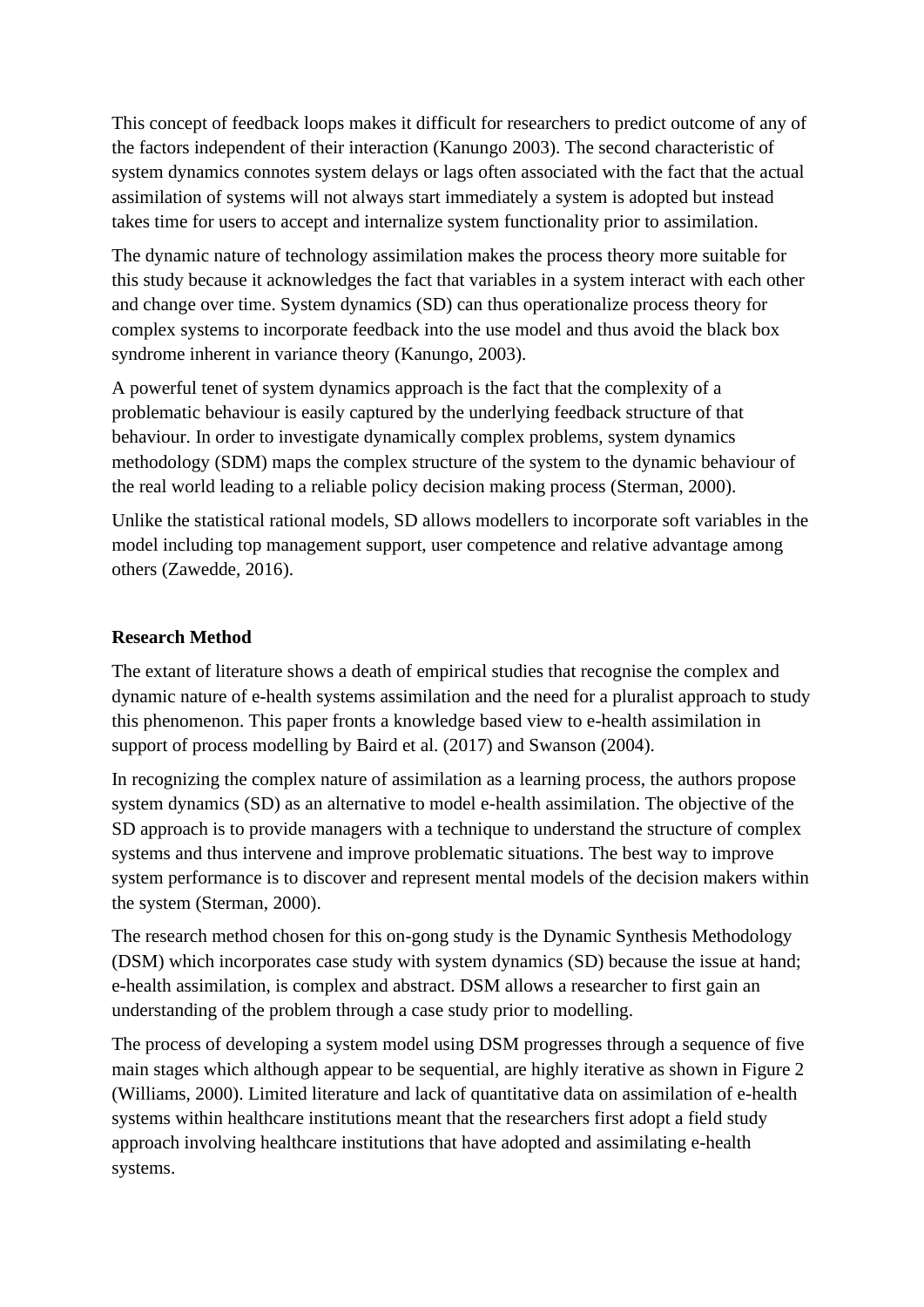Stage 1 of the DSM methodology focuses on problem articulation (boundary selection) which identifies the issue of concern or purpose of the model, while stage 2 is meant to define a dynamic hypothesis of the problem identified. The issue of concern in this context is the slow uptake and assimilation of e-health systems used by doctors and other paraprofessionals within a healthcare institution (Baird et al., 2017; Venkatesh et al., 2011).

Two ways in which information is elicited to define a dynamic hypothesis is through reference modes and or time horizon. According to Sterman (2000), the reference mode for diffusion of any technology over time is defined by the shape of an "S" curve. The dynamic hypothesis for an e-health system assimilation will thus be defined by the shape of the "S" curve.

The target stakeholders include those in charge of IT in the institution, expert e-health users including doctors, paraprofessionals and administrative staff. The large private hospitals in Nairobi City in Kenya were selected for this study because they have installed and used these systems for at least more than 3 years. A total of 36 participants are targeted for this study including 12 doctors, 16 paraprofessionals and 8 administrative staff.



*Figure 2: The Dynamic Synthesis Methodology (DSM) Process (Source: Williams, 2000).*

# **Conceptual Model**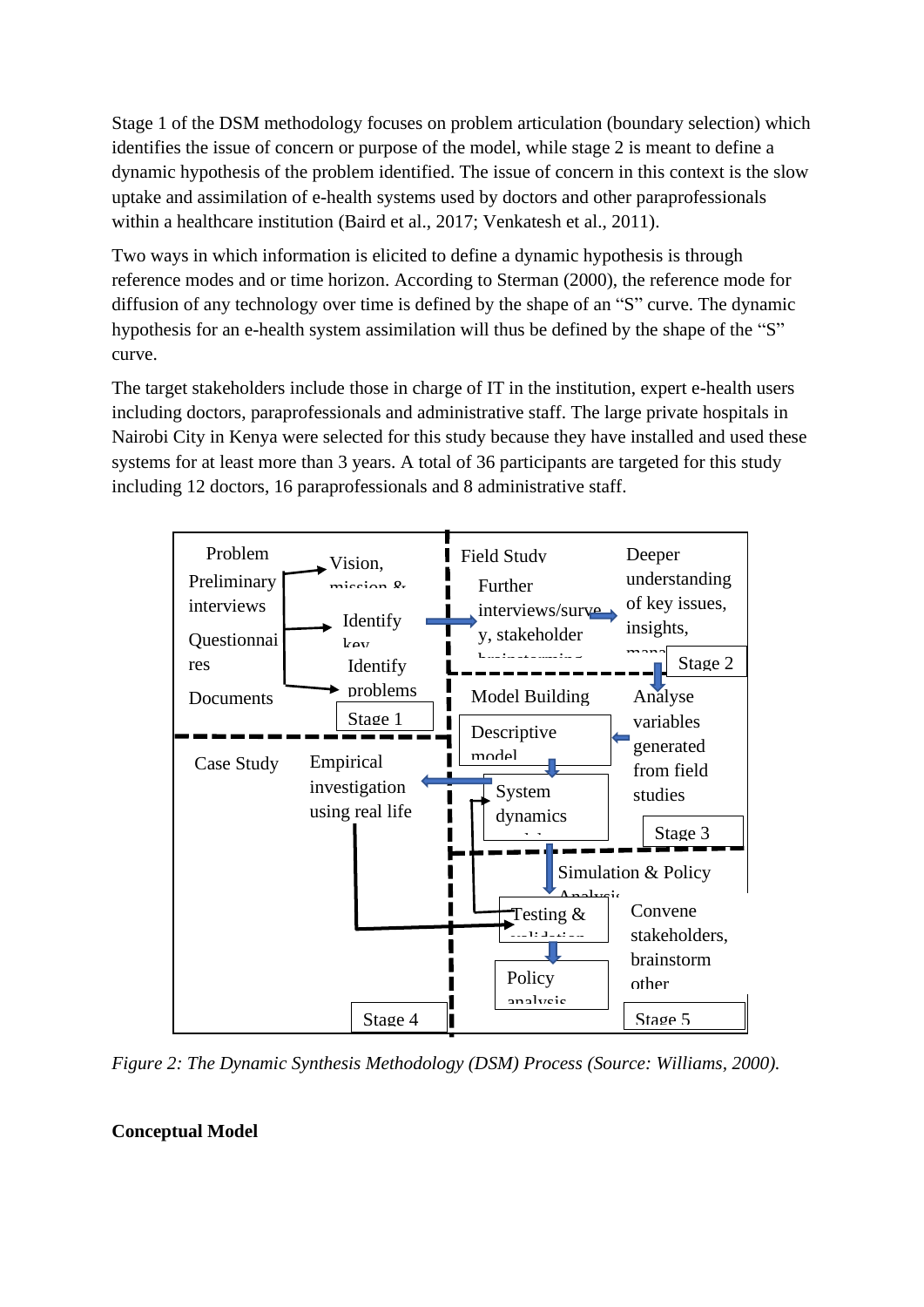In an attempt to understand how technology use influences productivity of an organisation, Kanungo (2003) developed an system dynamics causal model with five subsystems including information systems (IS)-use, IS-related task, IS-use related stress, computer self-efficacy, and individual productivity.

In a similar thread, Liu, Li, & Tian (2010) developed an SD information systems diffusion model comprising of IS use, volume of business to handle, pressure to use IS, technical factors and levels of diffusion. Building from an extensive review of literature, including models developed by Kanungo (2003) and Liu et al. (2010), this paper proposes the e-health assimilation causal model shown in Figure 3.



*Figure 3: The Causal Loop diagram for e-health Systems Assimilation*

The key sub-systems in the e-health system assimilation process of Figure 3 include the ehealth use sub-system, the e-health adaptation, work volume to handle sub-system, top management support and the assimilation sub-system.

User experimentation with the technology is represented by the use sub-system while interpretation is covered within the adaptation sub-system such that after a user experiments with a technology (routine use) their interpretation leads to adaptation and innovative use of the system (Leonard-Barton, 1988; Orlikowski, 1996).

The e-health systems assimilation is thus directly and positively influenced by increased top management support and adaption to the e-health system or changes to organisational practices but negatively influenced by use related stress.

An increase in the "work volume to handle" will increase e-health routine use which leads to an increase in system or practice adaptation which in turn increases assimilation that finally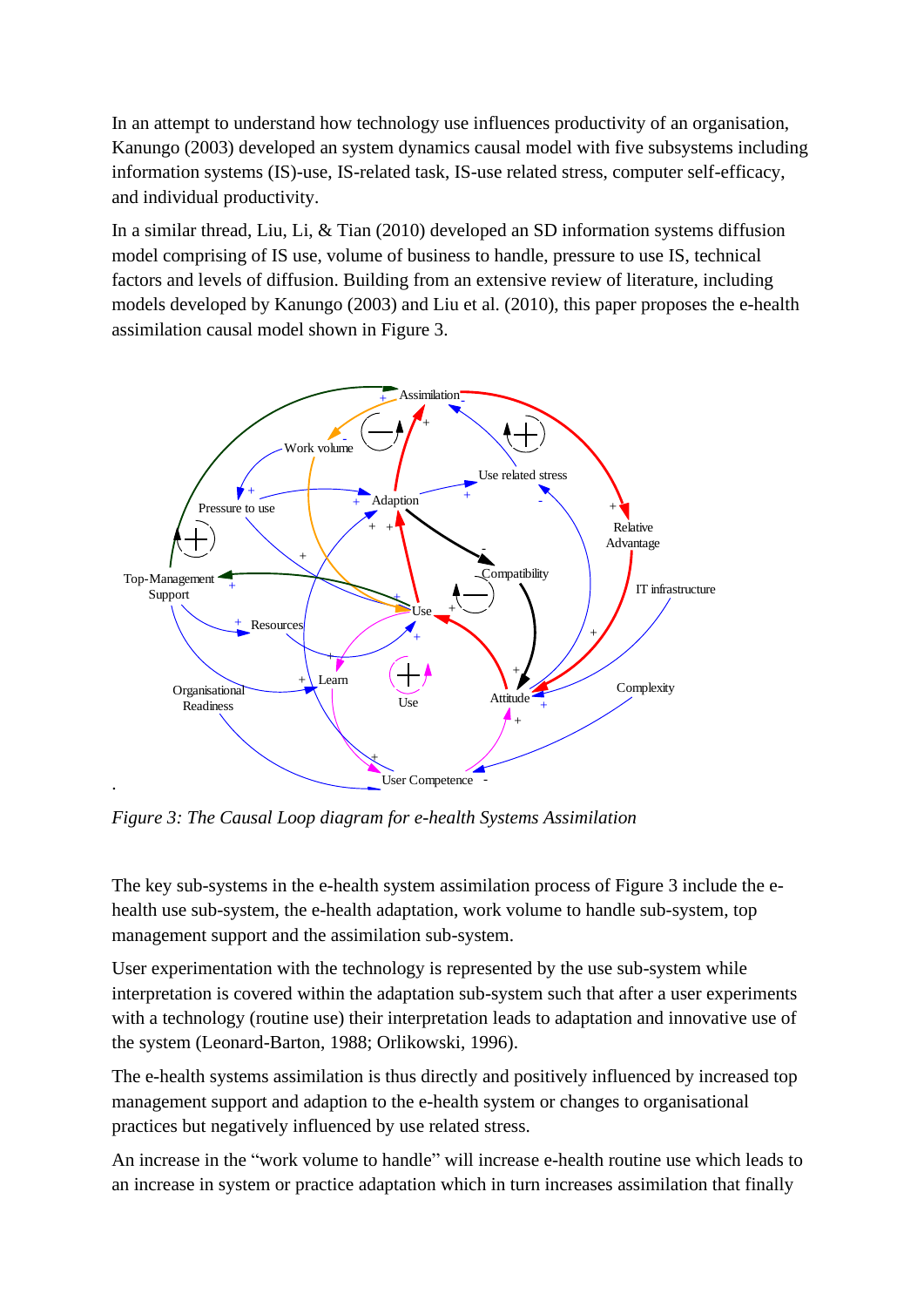reduces "work volume to handle". This is a balancing loop that shows when "work to handle" increases, users use more of the technology and find ways to adapt and use it innovatively in order to reduce the "work to handle" and create a stable state.

The causal loop diagram for e-health assimilation represents the system dynamic hypothesis comprising five loops of which two are balancing loops and three reinforcing loops. Interaction between other components within the assimilation process are shown in Figure 3 such that a (+) sign shows that an increase in the cause parameter increases the effect due to that parameter while a (-) sign shows increasing the cause reduces the effect.

#### **Conclusion**

This paper presented a review of the extant literature on technology assimilation to help define the concept of technology assimilation and to discuss the dynamic and complex nature of technology assimilation within organisational settings.

The literature showed a focus on use of cross sectional surveys that apply variance models to identify antecedents of technology adoption and assimilation within organisations. Only a few of the studies apply process theory to investigate how technology is assimilated in organisations.

In order to accommodate the complex nature of technology assimilation, this paper proposed the use of a hybrid pluralist methodology that combines case study and system dynamics approaches in order to capture feedback, delays and non-linearity in the interactions between components of e-health assimilation.

The paper has however only focused on the first two steps of SDM to demonstrate how ehealth systems may be assimilated within organisations.

## **References**

- 1. Agarwal, R., Tanniru, M., & Wilemon, D. (1997). Assimilating information technology innovations: Strategies and moderating influences. *IEEE Transactions on Engineering Management*, *44*(4), 347–358.
- 2. Ajami, S., & Bagheri-Tadi, T. (2013). Barriers for adopting electronic health records (EHRs) by physicians. *Acta Informatica Medica*, *21*(2), 129.
- 3. Akanbi, M. O., Ocheke, A. N., Agaba, P. A., Daniyam, C. A., Agaba, E. I., Okeke, E. N., & Ukoli, C. O. (2012). Use of electronic health records in sub-Saharan Africa: progress and challenges. *Journal of Medicine in the Tropics*, *14*(1), 1.
- 4. Armstrong, C. P., & Sambamurthy, V. (1999). Information Technology assimilation in firms: The influence of senior leadership and IT infrastructures. *Information Systems Research*, *10*(4), 304–327.
- 5. Attewell, P. (1992). Technology diffusion and organizational learning: The case of business computing. *Organization Science*, *3*(1), 1–19.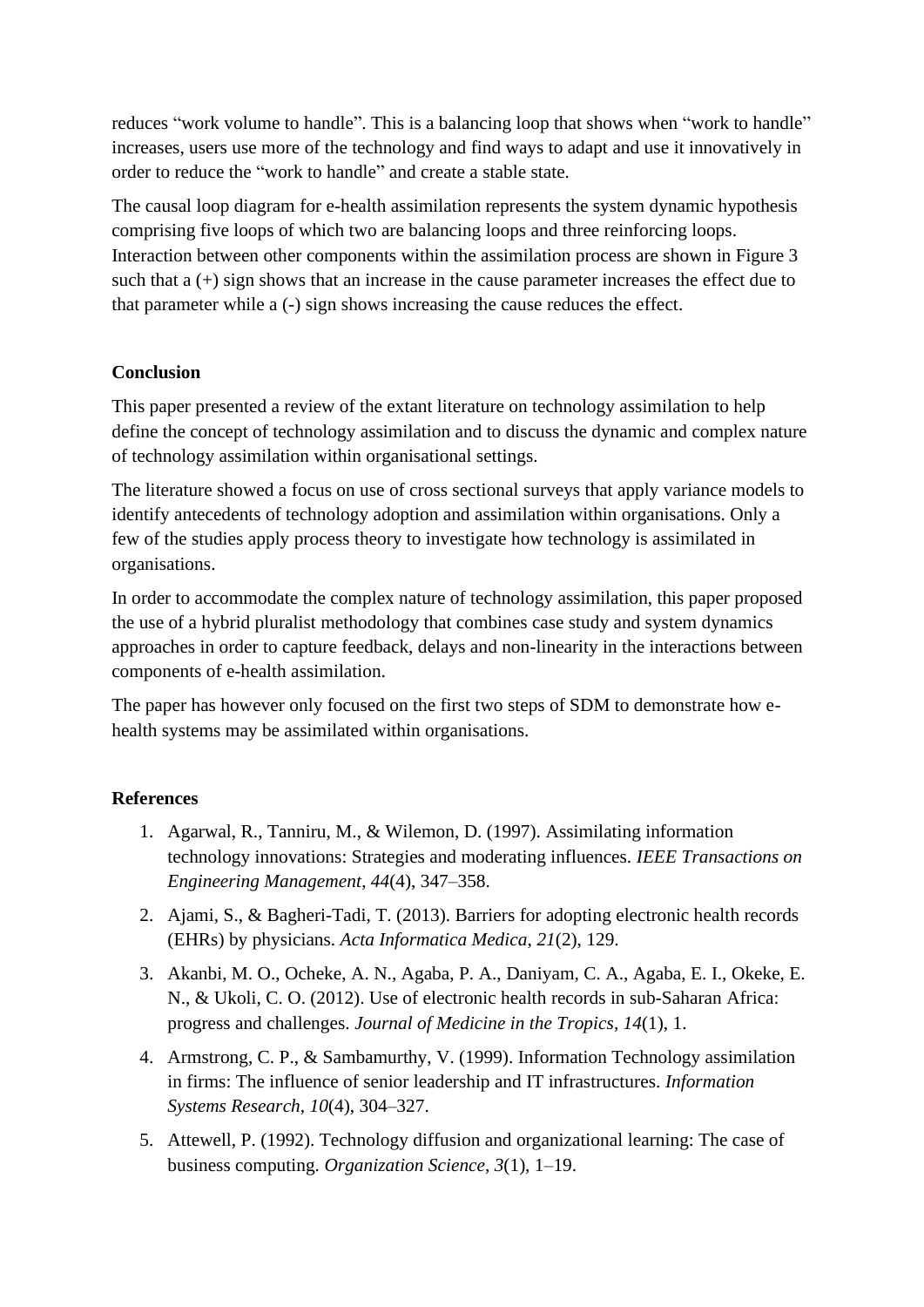- 6. Baird, A., Davidson, E., & Mathiassen, L. (2017). Reflective Technology Assimilation: Facilitating Electronic Health Record Assimilation in Small Physician Practices. *Journal of Management Information Systems*, *34*(3), 664–694.
- 7. Black, A. D., Car, J., Pagliari, C., Anandan, C., Cresswell, K., Bokun, T., … Sheikh, A. (2011). The impact of eHealth on the quality and safety of health care: a systematic overview. *PLoS Medicine*, *8*(1), e1000387.
- 8. Castro, G. M. (2014). Classification of Health Information Technology-Related Contributing Factors to Patient Safety Events (PhD Thesis).
- 9. Chatterjee, D., Grewal, R., & Sambamurthy, V. (2002). Shaping up for e-commerce: Institutional enablers of the organizational assimilation of web technologies. *MIS Quarterly*, 65–89.
- 10. Cho, I., & Kim, Y.-G. (2001). Critical Factors for Assimilation of Object-Oriented Programming Languages. *Journal of Management Information Systems*, *18*(3), 125– 156.
- 11. Claybaugh, C. C., Ramamurthy, K., & Haseman, W. D. (2015). Assimilation of enterprise technology upgrades: a factor-based study. *Enterprise Information Systems*, *11*(2), 250–283.
- 12. Cohen, W. M., & Levinthal, D. A. (1990). Absorptive capacity: A new perspective on learning and innovation. *Administrative Science Quarterly*, 128–152.
- 13. Coltin, K. L., & Aronow, D. B. (1995). Using Information Technology To Improve the Quality of Health Care. In *Bringing Health Care Online: The Role of Information Technologies*. US Congress Office of Technology Assessment.
- 14. Cooper, R. B., & Zmud, R. W. (1990). Information Technology Implementation Research: A Technological Diffusion Approach. *Management Science*, *36*(2), 123– 139.
- 15. Deluca, J. M., & Enmark, R. (2000). E-health: the changing model of healthcare. *Frontiers of Health Services Management*, *17*(1), 3.
- 16. Deng, X., Doll, W. J., & Cao, M. (2008). Exploring the absorptive capacity to innovation/productivity link for individual engineers engaged in IT enabled work. *Information & Management*, *45*(2), 75–87.
- 17. DesRoches, C. M., Campbell, E. G., Rao, S. R., Donelan, K., Ferris, T. G., Jha, A., … Shields, A. E. (2008). Electronic health records in ambulatory care—a national survey of physicians. *New England Journal of Medicine*, *359*(1), 50–60.
- 18. Dong, L., Neufeld, D., & Higgins, C. (2009). Top management support of enterprise systems implementations. *Journal of Information Technology*, *24*(1), 55–80.
- 19. Feng, Y., & Hu, Q. (2010). Understanding Individual Level ERP Assimilation: A Multi-Case Study. In *43rd Hawaii International Conference on System Sciences*. Hawaii.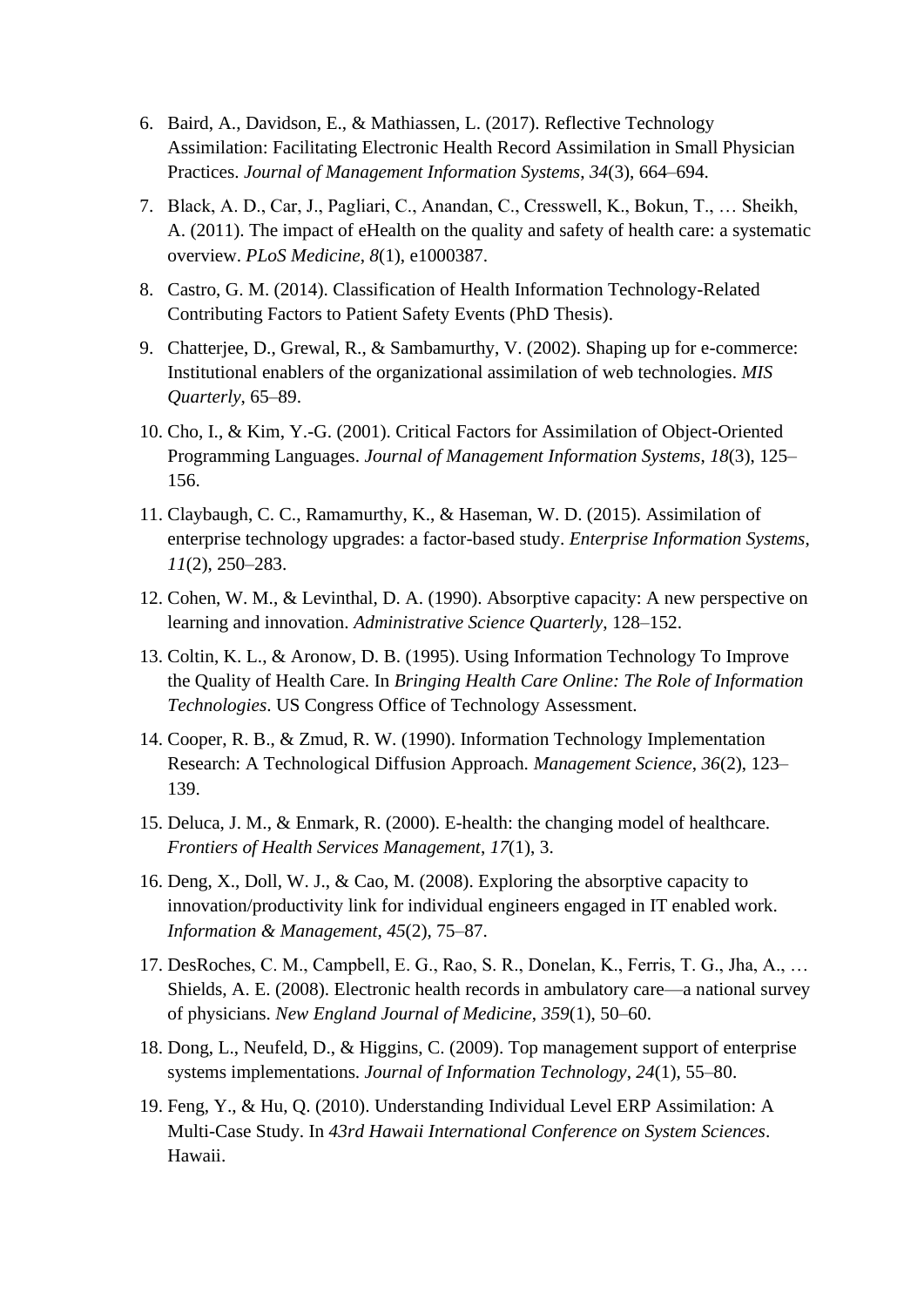- 20. Fichman, R. G., & Kemerer, C. F. (1997). The assimilation of software process innovations: An organizational learning perspective. *Management Science*, *43*(10), 1345–1363.
- 21. Fichman, R. G., & Kemerer, C. F. (1999). The illusory diffusion of innovation: An examination of assimilation gaps. *Information Systems Research*, *10*(3), 255–275.
- 22. Forrester, J. W. (1968). Industrial dynamics—after the first decade. *Management Science*, *14*(7), 398–415.
- 23. Gallivan, M. J. (2001). Organizational adoption and assimilation of complex technological innovations: Development and application of a new framework. *ACM Sigmis Database*, *32*(3), 51–85.
- 24. Greenhalgh, T., Wherton, J., Papoutsi, C., Lynch, J., Hughes, G., A'Court, C., … Shaw, S. (2017). Beyond adoption: a new framework for theorizing and evaluating nonadoption, abandonment, and challenges to the scale-up, spread, and sustainability of health and care technologies. *Journal of Medical Internet Research*, *19*(11).
- 25. Health, U. D. of, & Services, H. (2006). Personal health records and personal health record systems. *A Report and Recommendations from the National Committee on Vital and Health Statistics*.
- 26. Heeks, R. (2006). Health information systems: Failure, success and improvisation. *International Journal of Medical Informatics*, *75*(2), 125–137.
- 27. Hoque, M. R., Bao, Y., & Sorwar, G. (2017). Investigating factors influencing the adoption of e-Health in developing countries: A patient's perspective. *Informatics for Health and Social Care*, *42*(1), 1–17.
- 28. Hornby, A. S., Gatenby, E. V., & Wakefield, H. (1963). *The advanced learner's dictionary of current English* (Vol. 965). Oxford University Press London.
- 29. Hossain, A., Quaddus, M., & Islam, N. (2016). Developing and validating a model explaining the assimilation process of RFID: An empirical study. *Information Systems Frontiers*, *18*(4), 645–663.
- 30. Hwabamungu, B., & Williams, Q. (2010). m-Health adoption and sustainability prognosis from a care givers' and patients' perspective. In *Proceedings of the 2010 Annual Research Conference of the South African Institute of Computer Scientists and Information Technologists* (pp. 123–131). ACM.
- 31. Jackson, M. C. (2003). *Systems thinking: Creative holism for managers*. University of Hull, UK: John Wiley & Sons Ltd,.
- 32. Jacucci, E., Hanseth, O., & Lyytinen, K. (2006). Introduction: Taking complexity seriously in IS research. *Information Technology & People*, *19*(1), 5–11.
- 33. Kanungo, S. (2003). Using systems dynamics to operationalize process theory in information systems research. *ICIS 2003 Proceedings*, 38.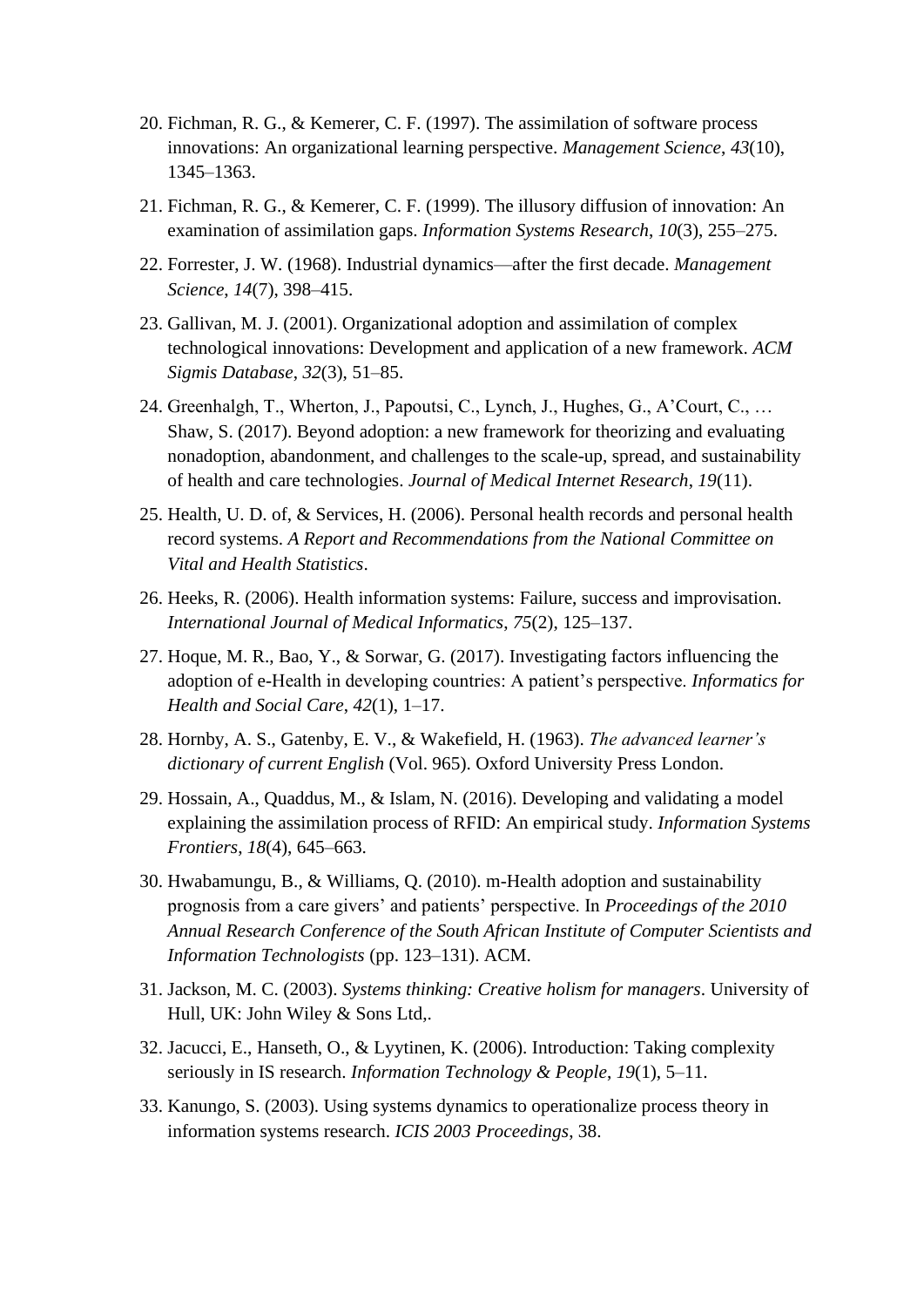- 34. Land, F. (2010). The use of history in IS research: an opportunity missed? *Journal of Information Technology*, *25*(4), 385–394.
- 35. Leonard-Barton, D. (1988). Implementation as mutual adaptation of technology and organization. *Research Policy*, *17*(5), 251–267.
- 36. Liang, H., Saraf, N., Hu, Q., & Xue, Y. (2007). Assimilation of enterprise systems: The effect of institutional pressures and the mediating role of top management. *MIS Quarterly*, 59–87.
- 37. Liu, Y., Li, H., & Tian, S. W. (2010). Modeling Government Credit Information Systems Diffusion in China: A System Dynamics Approach. In *PACIS* (p. 173).
- 38. Lyytinen, K., & Newman, M. (2008). Explaining information systems change: a punctuated socio-technical change model. *European Journal of Information Systems*, *17*(6), 589–613.
- 39. Marshall, D. A., Burgos-Liz, L., IJzerman, M. J., Osgood, N. D., Padula, W. V., Higashi, M. K., … Crown, W. (2015). Applying dynamic simulation modeling methods in health care delivery research—the simulate checklist: Report of the ispor simulation modeling emerging good practices task force (pp. 5–16).
- 40. Merrill, J. A., Deegan, M., Wilson, R. V., Kaushal, R., & Fredericks, K. (2013). A system dynamics evaluation model: implementation of health information exchange for public health reporting. *Journal of the American Medical Informatics Association*, *20*(e1), e131–e138.
- 41. Oh, H., Rizo, C., Enkin, M., & Jadad, A. (2005). What is eHealth?: a systematic review of published definitions. *World Hosp Health Serv*, *41*(1), 32–40.
- 42. Orlikowski, W. J. (1996). Improvising organizational transformation over time: A situated change perspective. *Information Systems Research*, *7*(1), 63–92.
- 43. Orlikowski, W. J. (2008). Using technology and constituting structures: A practice lens for studying technology in organizations. In *Resources, co-evolution and artifacts* (pp. 255–305). Springer.
- 44. Pagliari, C., Sloan, D., Gregor, P., Sullivan, F., Detmer, D., Kahan, J. P., … MacGillivray, S. (2005). What is eHealth (4): a scoping exercise to map the field. *Journal of Medical Internet Research*, *7*(1).
- 45. Purvis, R. L., Sambamurthy, V., & Zmud, R. W. (2001). The assimilation of knowledge platforms in organizations: An empirical investigation. *Organization Science*, *12*(2), 117–135.
- 46. Rai, A., Brown, P., & Tang, X. (2009). Organizational assimilation of electronic procurement innovations. *Journal of Management Information Systems*, *26*(1), 257– 296.
- 47. Ranganathan, C., Dhaliwal, J. S., & Teo, T. S. H. (2004). Assimilation and Diffusion of Web Technologies in Supply-Chain Management: An Examination of Key Drivers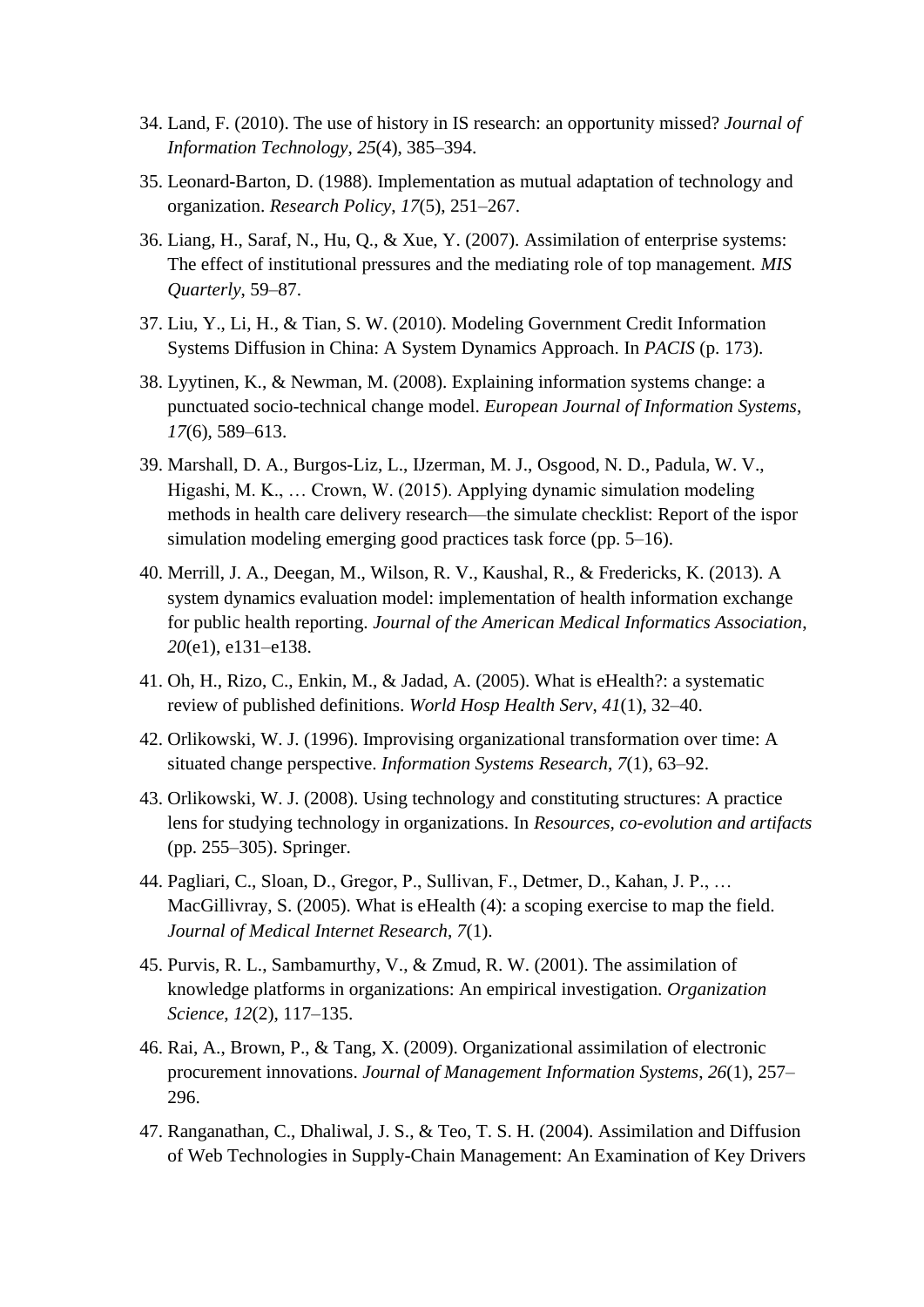and Performance Impacts. *International Journal of Electronic Commerce*, *9*(1), 127– 161.

- 48. Rao, R. A., & Rahul, De. (2014). Technology assimilation through conjunctures–a look at IS use in retail. *Information Systems Frontiers*, *17*(1), 31–50.
- 49. Reardon, J., & Davidson, E. (2007). Do Perceptions of An Organizing Vision Influence Physicians Assimilation of Electronic Medical Records'. *AMCIS 2007 Proceedings*, 15.
- 50. Robert, G., Greenhalgh, T., MacFarlane, F., & Peacock, R. (2009). Organisational factors influencing technology adoption and assimilation in the NHS: A systematic literature review. *Report for the National Institute for Health Research Service Delivery and Organisation Programme*. Retrieved from http://www.netscc.ac.uk/hsdr/files/project/SDO\_FR\_08-1819-223\_V01.pdf
- 51. Roberts, N., Galluch, P. S., Dinger, M., & Grover, V. (2012). Absorptive capacity and information systems research: Review, synthesis, and directions for future research. *MIS Quarterly*, *36*(2).
- 52. Senge, P. M., & Sterman, J. D. (1992). Systems thinking and organizational learning: Acting locally and thinking globally in the organization of the future. *European Journal of Operational Research*, *59*(1), 137–150.
- 53. Sherer, S. A., Meyerhoefer, C. D., & Peng, L. (2016). Applying institutional theory to the adoption of electronic health records in the US. *Information & Management*, *53*(5), 570–580.
- 54. Silva, B. M., Rodrigues, J. J., de la Torre Díez, I., López-Coronado, M., & Saleem, K. (2015). Mobile-health: A review of current state in 2015. *Journal of Biomedical Informatics*, *56*, 265–272.
- 55. Spinellis, D., & Giannikas, V. (2012). Organizational adoption of open source software. *Journal of Systems and Software*, *85*(3), 666–682.
- 56. Sterman, J. D. J. D. (2000). *Business dynamics: Systems thinking and modeling for a complex world*. Massachusetts Institute of Technology: Jeffrey J. Shelsfud.
- 57. Stevenson, A. (2008). *Oxford english dictionary* (Vol. 30).
- 58. Sulaiman, H., & Wickramasinghe, N. (2010). Critical Issues in Assimilation of Healthcare Information Systems. In *PACIS* (p. 176). Retrieved from http://www.pacis-net.org/file/2010/2598.pdf
- 59. Swanson, E. B. (2004). How is an IT innovation assimilated. *IT Innovation for Adaptability and Competitiveness*, 267–287.
- 60. Trudel, M.-C., Marsan, J., Paré, G., Raymond, L., de Guinea, A. O., Maillet, É., & Micheneau, T. (2017). Ceiling effect in EMR system assimilation: a multiple case study in primary care family practices. *BMC Medical Informatics and Decision Making*, *17*(1), 46.